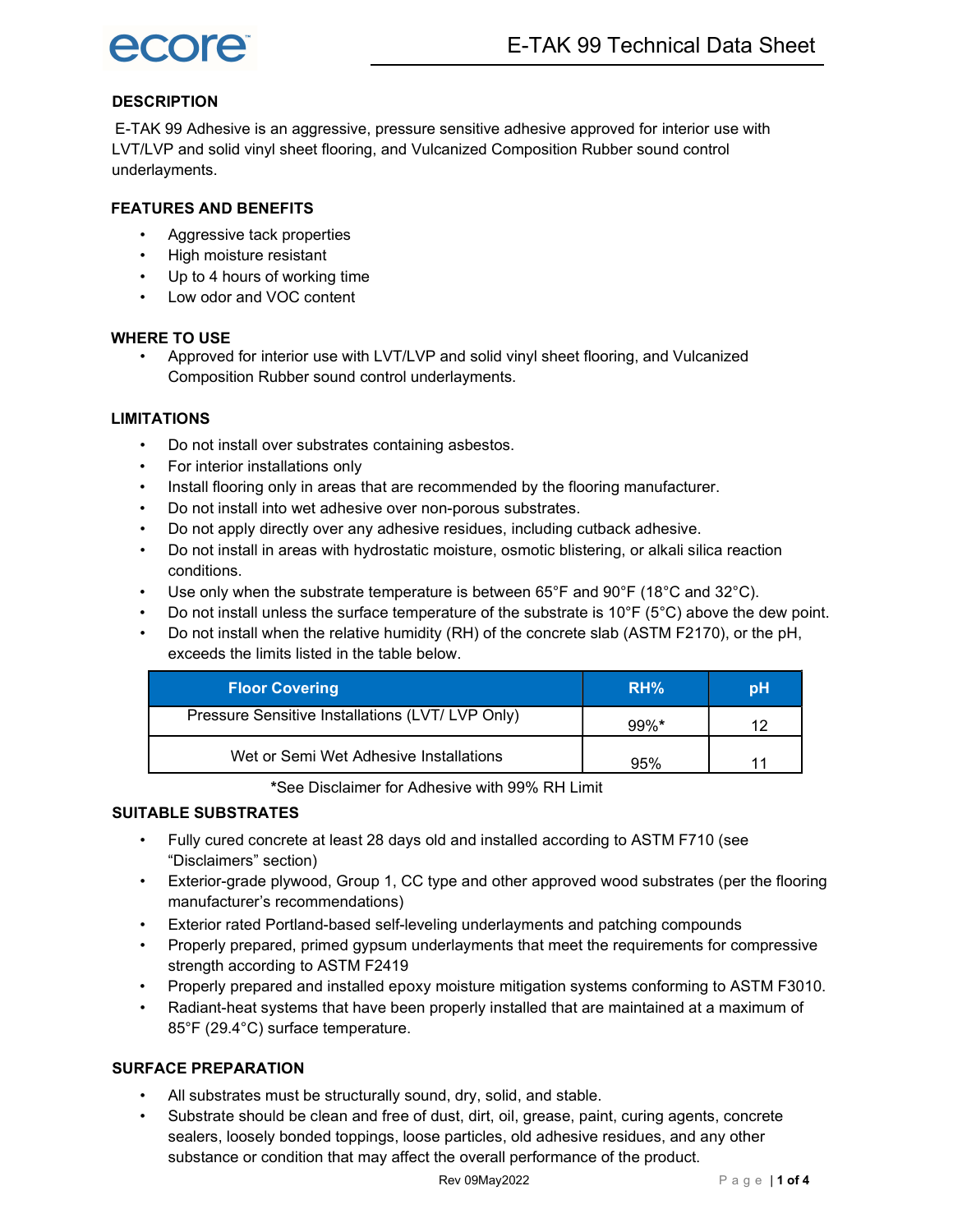

• Substrates must be flat to 3/16'' in a 10-foot span (4.8 mm in a 3.0 m span). Fill all holes or cracks using a high moisture rated cement-based self-leveling underlayment or patching compound.

### MIXING

• Ready to use, no mixing necessary

Note: Choose all appropriate safety equipment before use. Refer to Safety Data Sheet (SDS) for more information.

### PRODUCT APPLICATION

Read and follow product installation instructions for acclimation requirements.

- 1. Select the appropriately notched trowel (see the "Approximate Coverage" chart) and spread the adhesive evenly over the subfloor, keeping the trowel at a 45° angle to the subfloor.
- 2. For working time and flash time, see the "Application Properties" chart below. Protect the open adhesive from dust and debris, which will inhibit proper bond and decrease tack.
- 3. Once the flooring is installed, immediately roll flooring with the recommended-weight roller across the width and length of the flooring surface.

### **CLEANUP**

- immediately clean adhesive from flooring surface with water while adhesive is still fresh/wet.
- Clean tools with water while adhesive is still fresh/ wet. Clean with mineral spirits once dried. Caution: mineral spirits may be harmful to some materials.

#### PROTECTION

- For wet to semi-wet installation, protect the finished installation from light traffic for at least 24 hours and from heavy traffic for at least 72 hours.
- For pressure sensitive installation, protect the finished installation from light traffic for at least 6 hours and from heavy traffic for at least 24 hours.
- Building owners should become aware of the flooring manufacturer's guidelines for climatecontrol settings (temperature and humidity). These conditions must be monitored and kept constant to ensure the overall performance and long-term success of the installation.

#### Product Performance Properties

| <b>Laboratory Tests</b>                  | <b>Results</b>                                                       |  |
|------------------------------------------|----------------------------------------------------------------------|--|
| <b>Percent Solids</b>                    | 45 to 65%                                                            |  |
| VOCs (Rule #1168 of California's SCAQMD) | $50$ g per L                                                         |  |
| pH                                       | 8 to 10                                                              |  |
| Density                                  | 7.5 to 9.2 lbs. per US gal. $(0.9 \text{ to } 1.1 \text{ g per mL})$ |  |
| Flash point (ASTM D56)                   | $> 212^{\circ}F(100^{\circ}C)$                                       |  |

# Shelf Life and Product Characteristics

| Shelf Life                | 12 months when stored in original, unopened packaging at 73°F/23°C             |
|---------------------------|--------------------------------------------------------------------------------|
| <b>Storage Conditions</b> | Store at $65^{\circ}$ F to $90^{\circ}$ F (18 $^{\circ}$ C to 32 $^{\circ}$ C) |
| Polymer Type              | Acrylic Based                                                                  |
| Consistency               | Paste                                                                          |
| Color                     | Off-white                                                                      |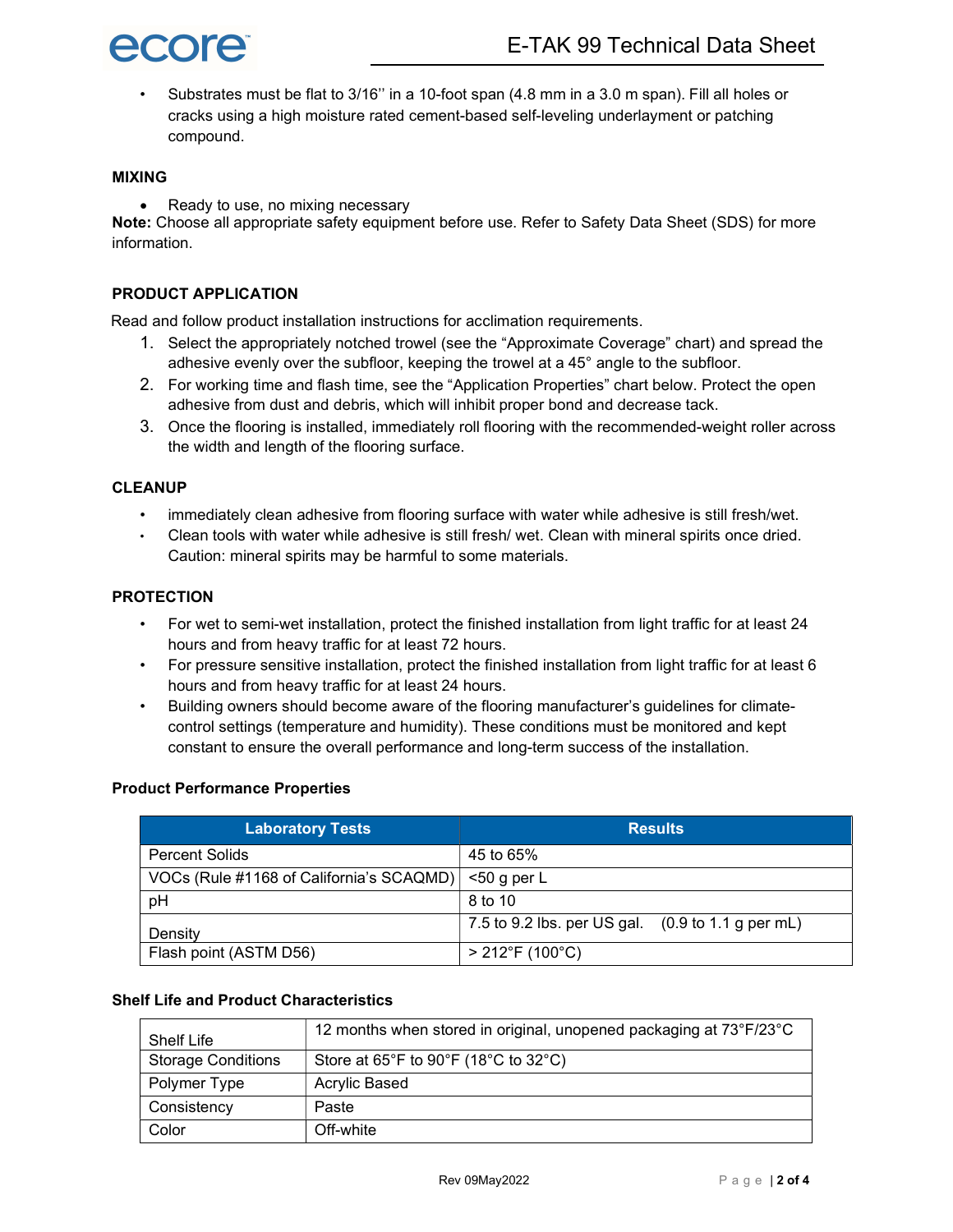# PROTECT FROM FREEZING

Protect containers from freezing in transit and storage. Provide for heated storage on site and deliver all materials at least 48 hours before work begins.

# Application Properties at 73°F (23°C) and 50% relative humidity

| <b>Installation Type</b>                                                                                                                                                   | Flash Time <sup>t</sup> | Working time <sup>tt</sup> |
|----------------------------------------------------------------------------------------------------------------------------------------------------------------------------|-------------------------|----------------------------|
| <b>Pressure Sensitive Installations</b><br>Luxury Vinyl Tile/Plank                                                                                                         | 30 to 60<br>minutes     | Up to 4 hours              |
| Wet or Semi Wet Adhesive Installations (Permanent<br>Luxury Vinyl Tile /Plank; Solid Vinyl Sheet Flooring and<br><b>Vulcanized Composition Rubber Sound Underlayments)</b> | 0 to 30 minutes         | Up to 60 minutes           |
| Wet or Semi Wet Adhesive Installations<br>LVT/ Plank over Composition Rubber Sound<br>Underlayments                                                                        | 30 minutes              | Up to 60 minutes           |

† Flash time is the recommended amount of time for a freshly applied adhesive to remain exposed to the air before the installation of a floor covering.

 $<sup>††</sup>$  Working time is the maximum amount of time that an adhesive can remain exposed to the air</sup> and still effectively bond to the floor covering.

Note: Flash time and working time vary based on temperature, humidity, substrate porosity, trowel size, and jobsite conditions.

## Approximate Coverage\*\*

| <b>Substrate Type</b>                                                                                                                                | <b>Typical Trowel</b>                                                                          | Coverage<br>(approximate**)                                                                 |
|------------------------------------------------------------------------------------------------------------------------------------------------------|------------------------------------------------------------------------------------------------|---------------------------------------------------------------------------------------------|
| Luxury vinyl tile/plank, solid vinyl sheet<br>flooring, and Vulcanized Composition Rubber<br>Sound Underlayments on porous or rough<br>substrates    | $1/16"$ x $1/16"$ x $1/16"$<br>$(1.6 \times 1.6 \times 1.6 \text{ mm})$<br>Square-notch trowel | 125 to 185 sq. ft. per<br>1 U.S. gal.<br>$(3.1 \text{ to } 4.5 \text{ m}^2 \text{ per } L)$ |
| Luxury vinyl tile/plank, solid vinyl sheet flooring,<br>and Vulcanized Composition Rubber Sound<br>Underlayments on nonporous orsmooth<br>substrates | $1/16"$ x $1/32"$ x $1/32"$<br>$(1.6 \times 0.8 \times 0.8 \text{ mm})$<br>U-notch trowel      | 185 to 245 sq. ft. per<br>1 U.S. gal.<br>$(4.5 \text{ to } 6.1 \text{ m}^2 \text{ per } L)$ |
| <b>Vulcanized Composition Rubber Sound</b><br>Underlayments                                                                                          | $1/16"$ x $1/16"$ x $1/16"$<br>$(1.6 \times 1.6 \times 1.6 \text{ mm})$<br>Square-notch trowel | 70 sq. ft. per<br>1 U.S. gal.<br>$(1.7 \, \text{m}^2 \text{ per L})$                        |
| <b>Vulcanized Composition Rubber Sound</b><br>Underlayments                                                                                          | $1/32$ " x $1/16$ " x $1/32$ "<br>$(0.8 \times 1.6 \times 0.8 \text{ mm})$<br>U-notch trowel   | 85 sq. ft. per<br>1 U.S. gal.<br>$(2.1 \text{ m}^2 \text{ per L})$                          |

\*\* Trowel dimensions are width/depth/space. Coverage shown for estimating purposes only. Actual jobsite coverage may vary according to substrate conditions, trowel type used & setting practices.

NOTE: Choose all appropriate safety equipment before use. Refer to Safety Data Sheet (SDS) for more specific data related to health and safety as well as product handling.